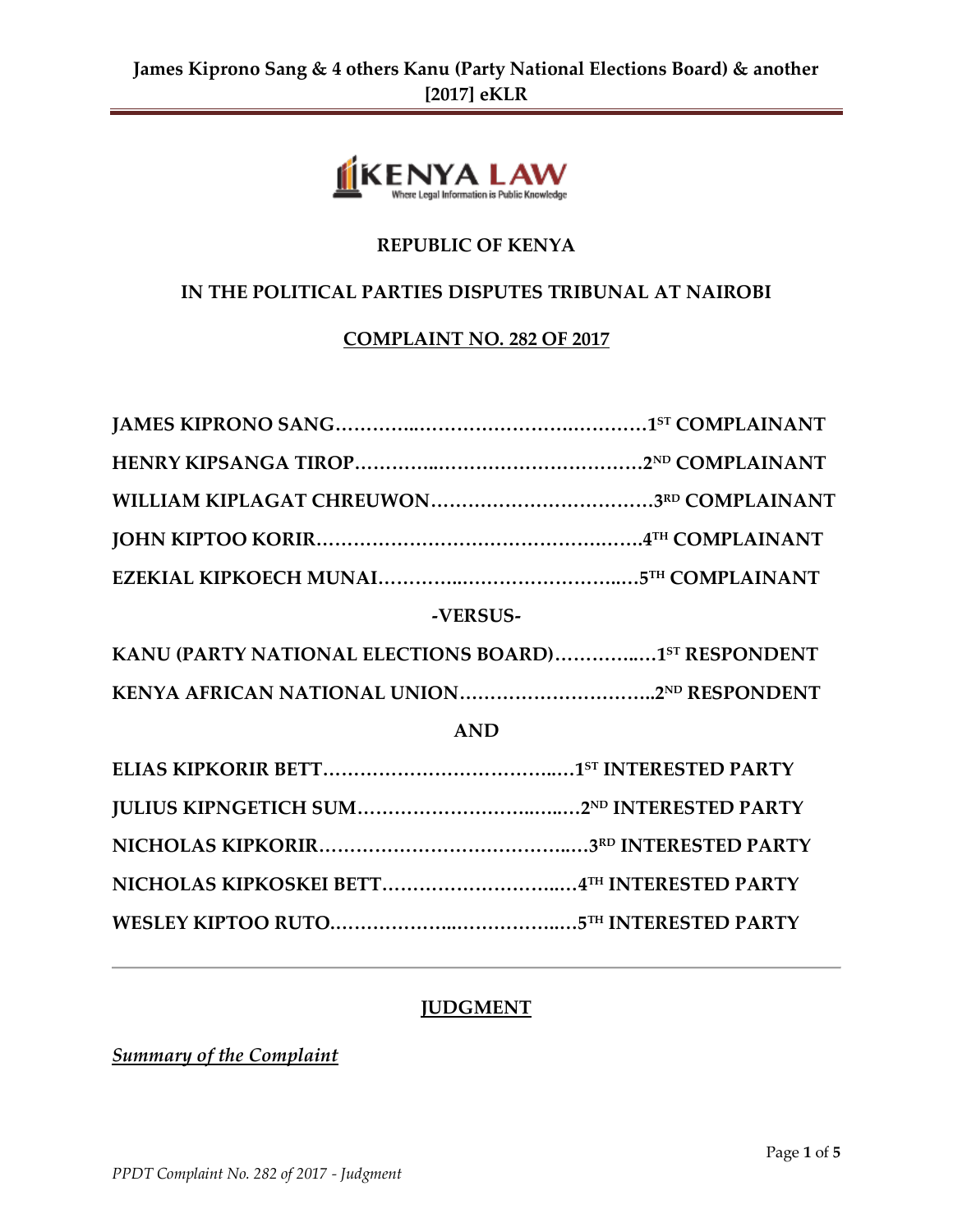### **James Kiprono Sang & 4 others Kanu (Party National Elections Board) & another [2017] eKLR**

- 1. The five Complainants moved this Tribunal by way of a Memorandum of Claim filed on  $18<sup>th</sup>$  May 2017. The Complainants averred that on or about  $9<sup>th</sup>$  May 2017, nomination certificates for the position of Member of County Assembly for Kapsabet, Kapsimotwo, Tinderet, Chemili/Chemase, and Chepkunyuk wards in Nandi County were issued to them respectively. That despite this allocation, the 1 st Respondent allegedly forwarded new names to the Independent Electoral Boundaries Commission (IEBC) as the 2nd Respondent's nominees for the five wards. Further, that they have not received any formal communication from the 1<sup>st</sup> & 2<sup>nd</sup> Respondents explaining to them reasons for their said decision.
- 2. The Complainants further averred that they raised their concerns with the Respondents vide their letter to the  $1<sup>st</sup>$  Respondent dated  $6<sup>th</sup>$  May 2017 but they have received no response to date. They are now before this Tribunal seeking a declaration that they are the 2nd Respondent's *bona fide* candidates for the Member of County Assembly for the five wards in Nandi County.

#### *The Response*

- 3. The 1<sup>st</sup> Respondent, through a Replying Affidavit dated  $23<sup>rd</sup>$  May 2017, averred that the nomination certificates issued to the five Complainants were issued in error due to the rush to comply with the IEBC timelines and that the Complainants were duly notified of the same by the  $1<sup>st</sup>$  Respondent through a telephone call. Further, that the  $1<sup>st</sup>$  Respondent sought to fix this error by forwarding the duly and properly nominated candidates for Member of County Assembly for the five wards to IEBC. The  $1<sup>st</sup>$  Respondent disputed the Complainants' assertion that it had sent a letter of protest and averred that the Complainants had not raised any issue since notification of the same.
- 4. It was also the  $1<sup>st</sup>$  Respondent's contention that it had requested the Complainants and the Interested Parties to build consensus and agree on a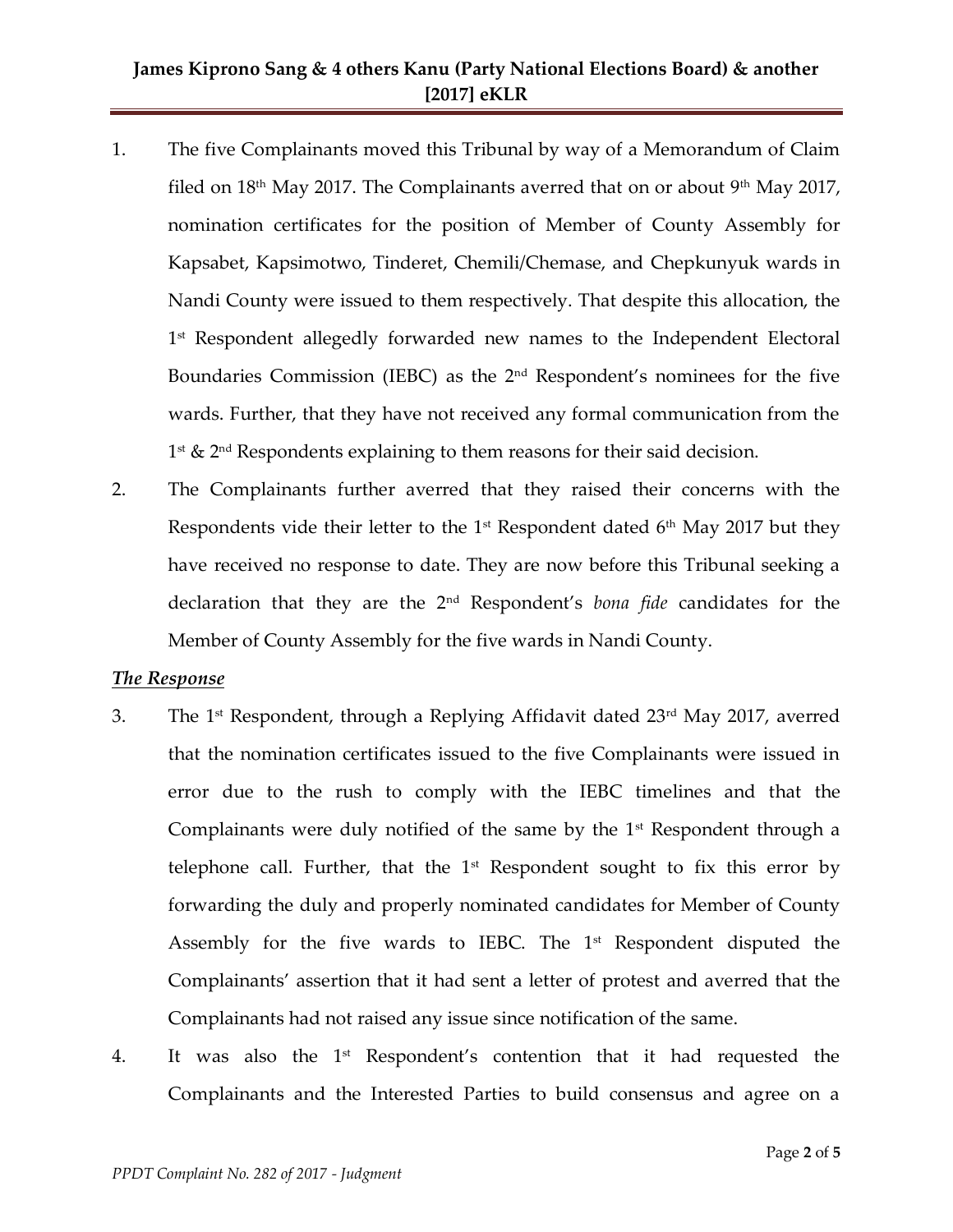common candidate for each of the wards in April 2017 and as the parties could not agree, the matter was left to the  $1<sup>st</sup>$  Respondent. Further, that according to Article 24(9) of the KANU Constitution Revised 2012 and Part 5 paragraph 6 of the KANU Nomination Rules Amended 2017, direct nomination of a candidate remained the discretion of the  $2<sup>nd</sup>$  Respondent. The  $1<sup>st</sup>$  Respondent maintained that the Complainants were expressly bound by these provisions as members of the party.

#### *Issue for determination*

5. In our consideration, the main issue for determination is *whether the Complainants are the duly and properly nominated candidates for the 2nd Respondent for the position of Member of County Assembly for Kapsabet, Kapsimotwo, TInderet, Chemili/Chemase and Chepkunyuk wards in Nandi County*.

### *Analysis*

- 6. This Tribunal recognizes that the  $2<sup>nd</sup>$  Respondent has the discretion of direct nomination of a candidate of its choice according to Article 24(9) of the KANU Constitution Revised 2012 and Part 5 paragraph 6 of the KANU Nomination Rules Amended 2017.
- 7. However, from the evidence, pleadings and submissions on record, the  $1^{\text{st}}$  &  $2^{\text{nd}}$ Respondents have not convinced this Tribunal that there was a genuine error in the allocation of nomination certificates to the five Complainants in this matter. Noting that the said allocation was the initial direction adopted by the Respondents.
- 8. This Tribunal further notes that the  $1^{st}$  &  $2^{nd}$  Respondents have also failed to communicate to the five Complainants the reasons as to the decision to submit new names to IEBC after the issuance of nomination certificates to the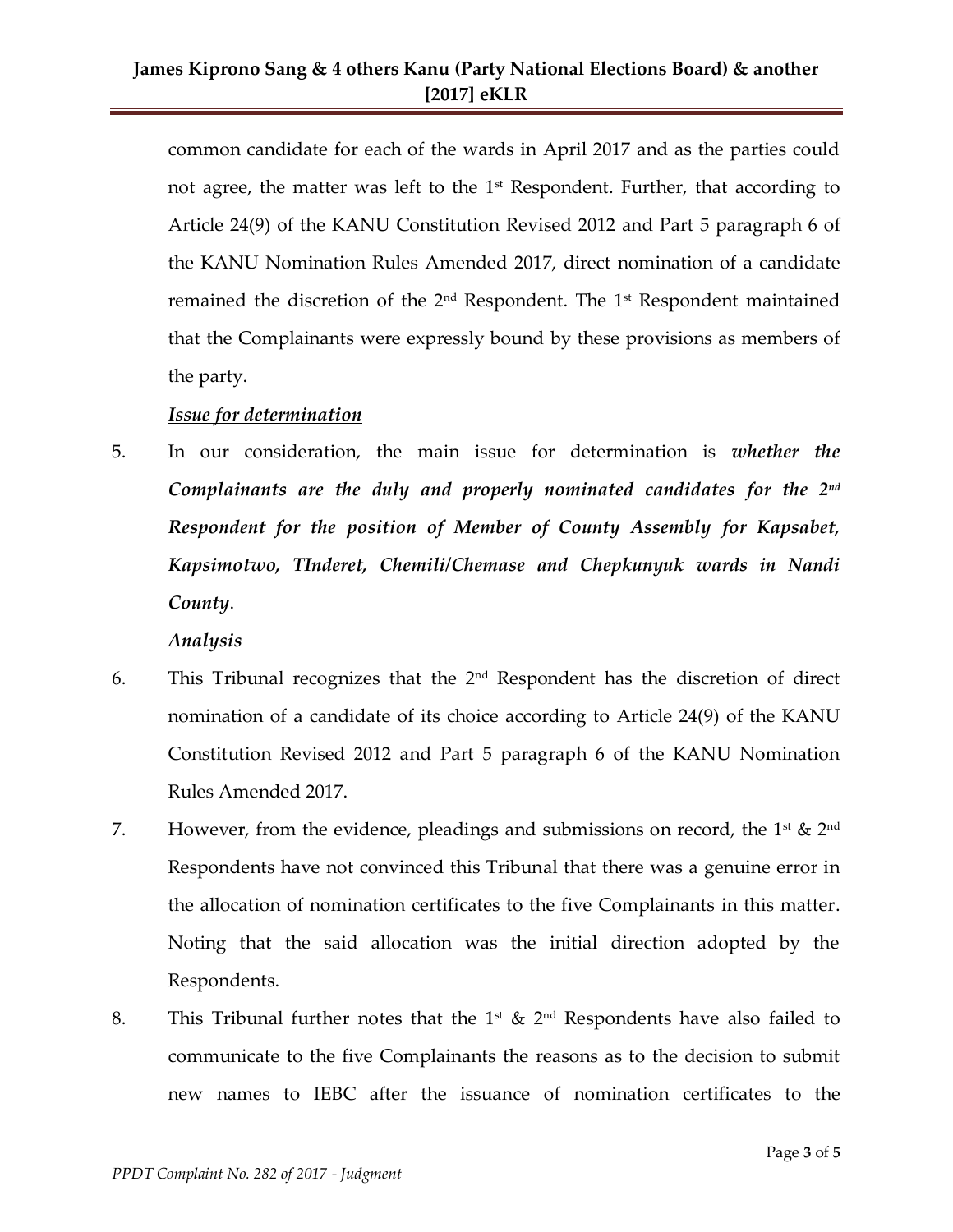Complainants. Such failure cannot be brushed off and Section 4 and Section 6 of the Fair Administration Action Act of 2015 is clear in this regard. Any administrative action that affects the legal rights or interests of a person should supply the affected person with a statement of reasons in a manner that will facilitate them to lodge an appeal of the said decision. We therefore find that the 1 st and 2nd Respondents did not treat the Complainants fairly in this matter.

### *Orders*

- 9. Based on the foregoing, this Tribunal finds that the Memorandum of Claim dated  $16<sup>th</sup>$  May 2017 has merit. As a consequence, this Tribunal makes the following orders:
	- a) **THAT** the five Complainants in this matter be and are hereby declared as the 1<sup>st</sup> Respondent's bona fide candidates for the Member of County Assembly position in Kapsabet, Kapsimotwo, Tinderet, Chemili/Chemase and Chepkunyuk Wards in Nandi County;
	- b) **THAT** the 1<sup>st</sup> and 2<sup>nd</sup> Respondents be and are hereby ordered to submit the names of the five Complainants to the Independent Electoral Boundaries Commission as the  $2<sup>nd</sup>$  Respondent's nominees for the Member of County Assembly position in the five wards;
	- c) **THAT** notification of this decision be submitted to IEBC
	- d) No orders as to costs.

### **DATED at NAIROBI this 25TH DAY** of **MAY 2017**

- **1. M.O. Lwanga (Presiding Member) ……………………………………….**
- **2. Desma Nungo (Member) ….……………………………………………….**